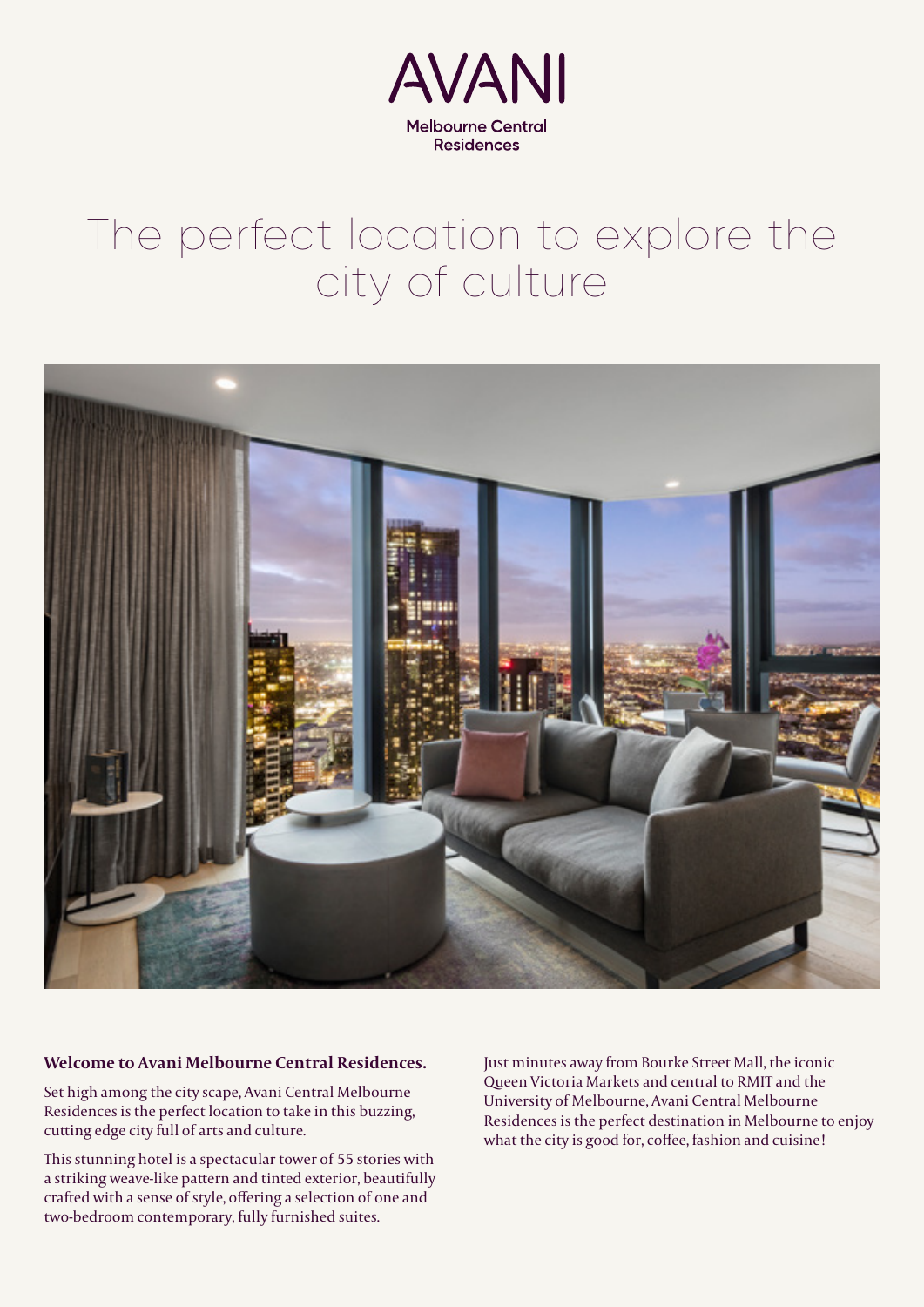### It's about the details

- Central location
- One & two-bedroom suites
- 24 hour reception
- Tour booking services
- Games room • Gymnasium
- Pool & spa
- 
- Steam room and sauna







## Your needs anticipated

- Complimentary WiFi
- Air conditioning
- Full sized refrigerator
- Laundry
- Bluetooth speaker
- Coffee machine
- 300 thread count sheets
- Champagne glasses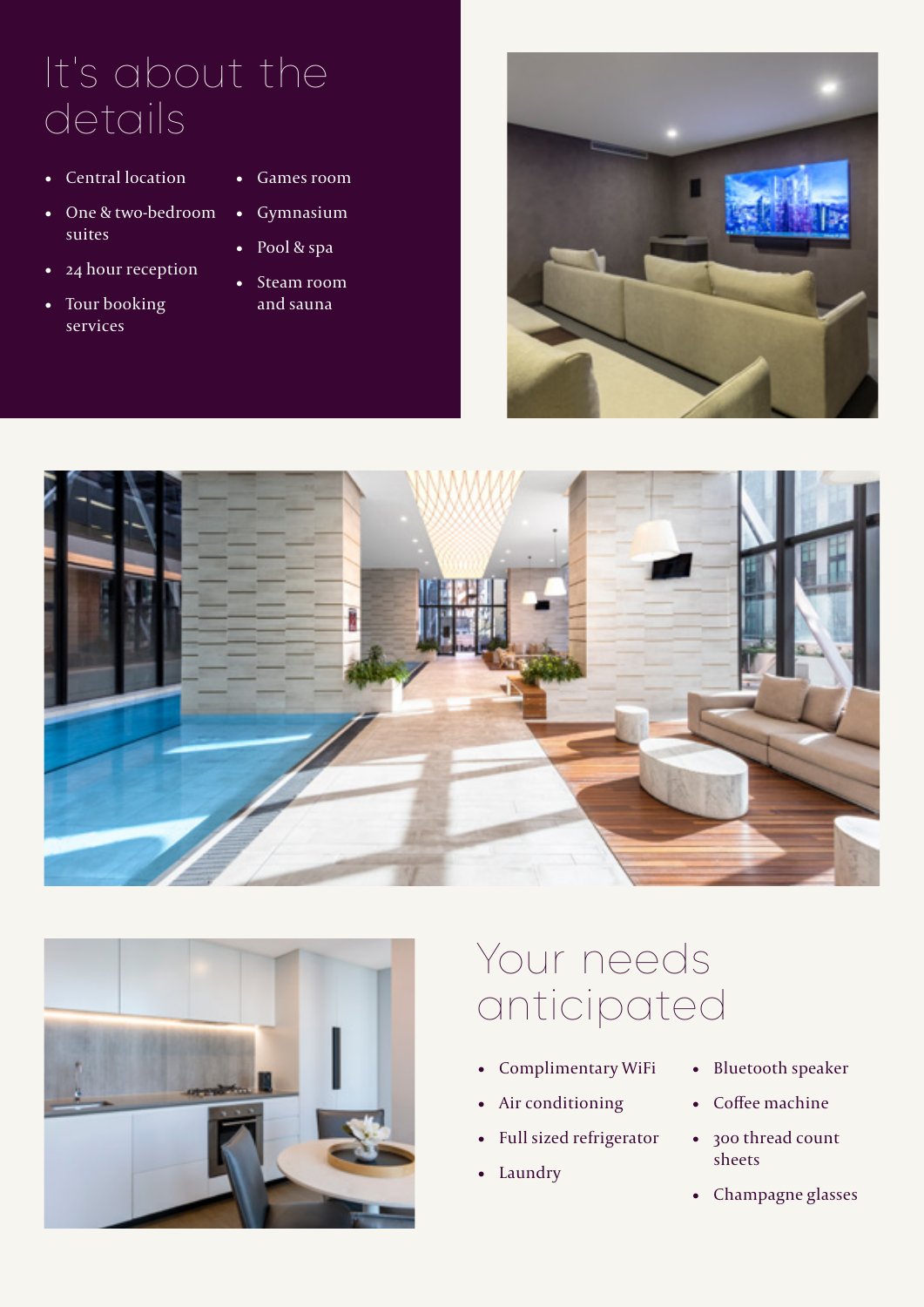# What's nearby

| <b>Melbourne Central Station</b> | 220 <sub>m</sub> | <b>Bourke St Mall</b>     | 800 <sub>m</sub>  |
|----------------------------------|------------------|---------------------------|-------------------|
| Melbourne City Baths             | 350m             | Royal Melbourne Institute |                   |
| State Library of Victoria        | 350m             | of Technology             | $85$ om           |
| Queen Victoria Markets           | 350m             | University of Melbourne   | 1800 <sub>m</sub> |
| Old Melbourne Gaol               | 600m             |                           |                   |



| Room Type                  | # Rooms | Bedding config.  | # Rooms<br>split beds | # Sofa<br><b>beds</b> | Max pax (with<br>extra bedding) | Room<br>size $(m2)$ | <b>Bath</b>    | Shower     |
|----------------------------|---------|------------------|-----------------------|-----------------------|---------------------------------|---------------------|----------------|------------|
| One-Bedroom Suite          | 13      | KS or Q          | NA                    | <b>NA</b>             | 3                               | 47                  | N <sub>o</sub> | <b>Yes</b> |
| One-Bedroom Superior Suite | 16      | KS or Q          | NA                    | NA                    | 3                               | 52                  | N <sub>o</sub> | <b>Yes</b> |
| Two-Bedroom Suite          | 28      | $KS + Qor Q + Q$ | 2                     | <b>NA</b>             | 5                               | 56                  | N <sub>o</sub> | <b>Yes</b> |
| Two-Bedroom Superior Suite | 40      | $KS + Qor Q + Q$ | 2                     | <b>NA</b>             | 5                               | 66                  | N <sub>o</sub> | <b>Yes</b> |